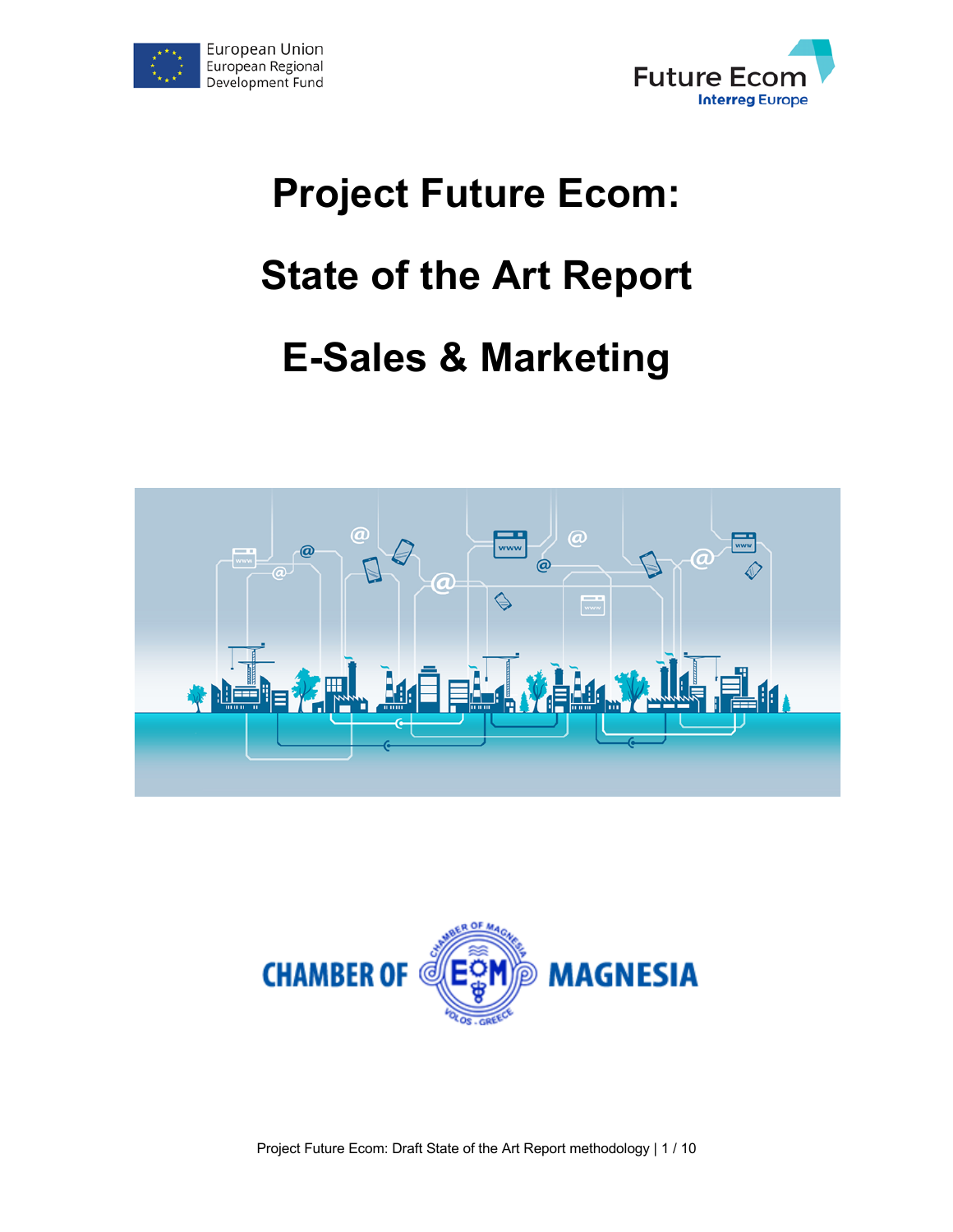



# **1) Introduction**

## **E-Sales**

In Europe, the creation of a Digital Single Market (DSM) is key to global e-Commerce. SMEs are invited to increase their competitiveness while ensuring the economic profit by adopting good practices in the field of digital sales. Future Ecom project aims to provide policymakers with the knowledge and understanding to direct SMEs to take full advantage of digitisation and atomisation.

Electronic commerce or e-Commerce is a business model that lets enterprises and individuals buy and sell things over the internet. Whereas e-business refers to all aspects of operating an online business, e-Commerce refers specifically to the transaction of goods and services. E-Commerce has helped businesses establish a wider market presence by providing cheaper and more efficient distribution channels for their products or services. It can be divided into e-Commerce sales (e-sales) and e-Commerce purchases (e-purchases).

There are five main types of e-Commerce models that can describe almost every transaction that takes place between consumers and businesses.

- Business to Consumer (B2C): When a business sells a good or service to an individual consumer (e.g. You buy a pair of shoes from an online retailer).
- Business to Business (B2B): When a business sells a good or service to another business (e.g. A business sells software-as-a-service for other businesses to use)
- Consumer to Consumer (C2C): When a consumer sells a good or service to another consumer (e.g. You sell your old furniture on eBay to another consumer).
- Consumer to Business (C2B): When a consumer sells their own products or services to a business or organization (e.g. An influencer offers exposure to their online audience in exchange for a fee, or a photographer licenses their photo for a business to use).
- Business to Government (B2G): When a business sells a good or service to government agencies at the federal, state, and local levels (e.g. A business providing IT consulting to a local government agency).

Recently, the growth of e-Commerce has expanded to sales using mobile devices which is commonly known as "m-commerce" and is simply a subset of e-Commerce.

The largest category of e-Commerce is business-to-business (B2B) commerce. This involves enterprises conducting e-procurement, supply chain management, network alliances, and negotiating purchase transactions over the internet. Businesses use e-Commerce to reducing expenses, increasing efficiency, and improving their business relationships with a limited number of key suppliers.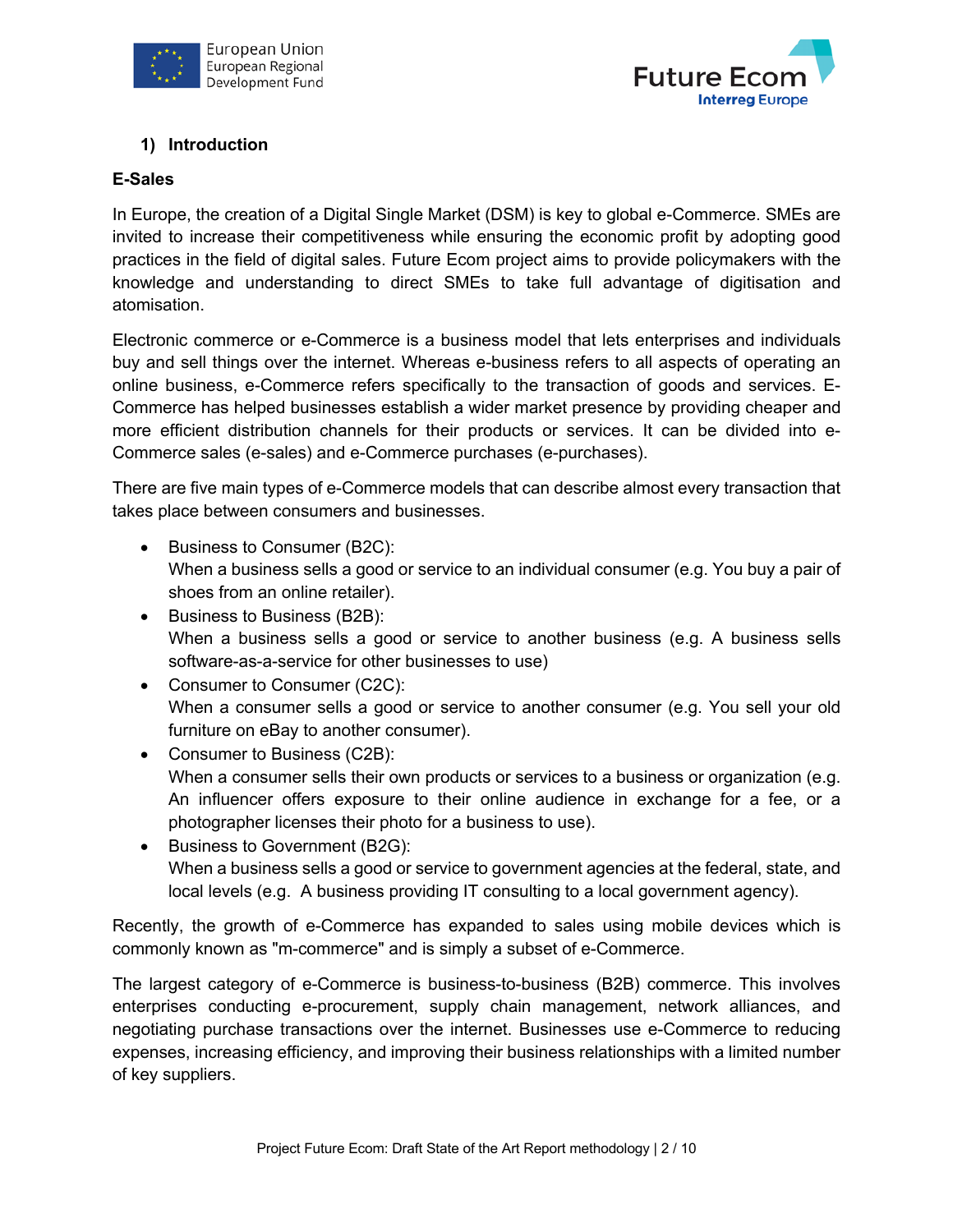



EDI is one of the main technologies that help organizations achieve these goals and one of the oldest and most successful technologies used in B2B e-Commerce. A dictionary definition is "A comprehensive set of standards and protocols for the exchange of business transactions in a computer-understandable format". Businesses use EDI to integrate and share a range of document types — from purchase orders to invoices to requests for quotations to loan applications and more. In most instances, these organizations are trading partners that exchange goods and services frequently as part of their supply chains and business-to-business (B2B) networks.

## **Digital marketing**

Digital marketing is an umbrella term for the marketing of products or services using digital technologies, mainly on the Internet, but also including mobile phones, display advertising, and any other digital medium. These campaigns are becoming more prevalent as well as efficient, as digital platforms are increasingly incorporated into marketing plans and everyday life, and as people use digital devices instead of going to physical shops.

Digital marketing such as geofencing marketing, loyalty schemes (customer loyalty program), beacon marketing, social media marketing, RFID marketing (radio frequency identification) is becoming more and more common in our advancing technology.

- Geofencing is a technology which draws a virtual line around a physical area so that a signal can be sent to a mobile electronic device such as a phone inside this line or when this line is crossed.
- Customer loyalty programs/schemes are structured marketing strategies designed by SMEs to encourage customers to continue to shop at or use the services of businesses associated with each program by offering special benefits such as discounts, rebates, free products, or other promotions.
- Beacon marketing involves the use of beacons to engage with customers. A beacon is a small, physical object that receives location data from nearby devices via Bluetooth. Beacon data tells the app precisely where in the store customers are walking, which helps optimize the in-store experience. For instance, marketers using beacon marketing can send customers timely, relevant messages about nearby products.
- SMEs crave sources of data to optimize their business. RFID (radio frequency identification) is a tracking technology that uses small tags or chips to transmit a signal to remote scanners by creating a whole new set of data about their in-store environments, product movement, and customer behavior.
- Social media marketing (SMM) refers to techniques that target social networks and applications to spread brand awareness or promote particular products.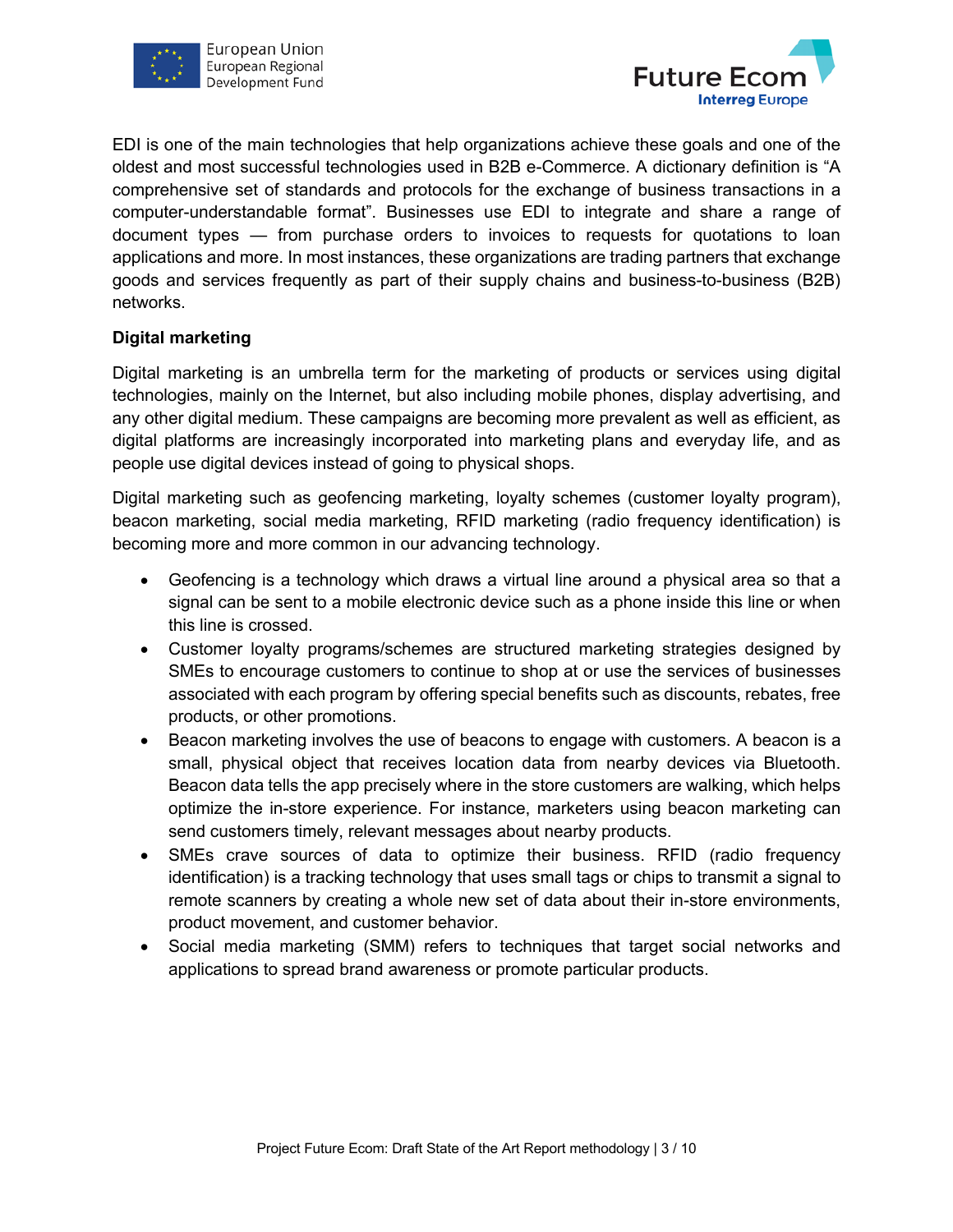



# **2) Summary**

In Europe, the creation of a Digital Single Market (DSM) is key to global e-Commerce. SMEs are invited to increase their competitiveness while ensuring the economic profit by adopting good practices in the field of digital sales.

The largest category of e-Commerce is business-to-business (B2B) commerce. This involves enterprises conducting e-procurement, supply chain management, network alliances, and negotiating purchase transactions over the internet. SMEs adopt specific digital marketing strategies to enable successful online sales and increase turnover percentage. The most popular is geofencing marketing, loyalty schemes (customer loyalty program), beacon marketing, social media marketing, RFID marketing (radio frequency identification).

The use of social media has played an important role in Greece, which has led to increased use of the internet. Social media have also been a key tool in the digital promotion of goods and services.

It also mentions the role of policymakers in implementing new policy instruments to exploit digitisation and the challenges SMEs are facing in today's competitive environment such as limited trust in online transactions, lack of know-how and also the opportunities they can seize from a non-border market.

## **3) Current situation**

Data on use of Digital technology in the marketplace - European level (from Eurostat)

The Digital Single Market for Europe is a major priority of the European Commission. The strategy is built on three pillars:

- Better access for consumers and businesses to digital goods and services across Europe.
- Creating the right conditions for digital networks and innovative services to flourish.
- Maximizing the growth potential of the digital economy. More specifically, for the first pillar, the Digital Single Market strategy aims at removing the key differences between online and offline worlds, and to break down barriers to cross-border online activity.

People in the EU engage in a range of online activities — they actively use the internet to get news, browse social networks, communicate, shop, use online banking services and much more. Such activities are captured in DESI's Use of internet services dimension. Denmark, the Netherlands, Sweden and Finland have the most active internet users, followed by the UK, Luxembourg, Estonia and Malta. Romania, Bulgaria and Greece are, by comparison, the least active.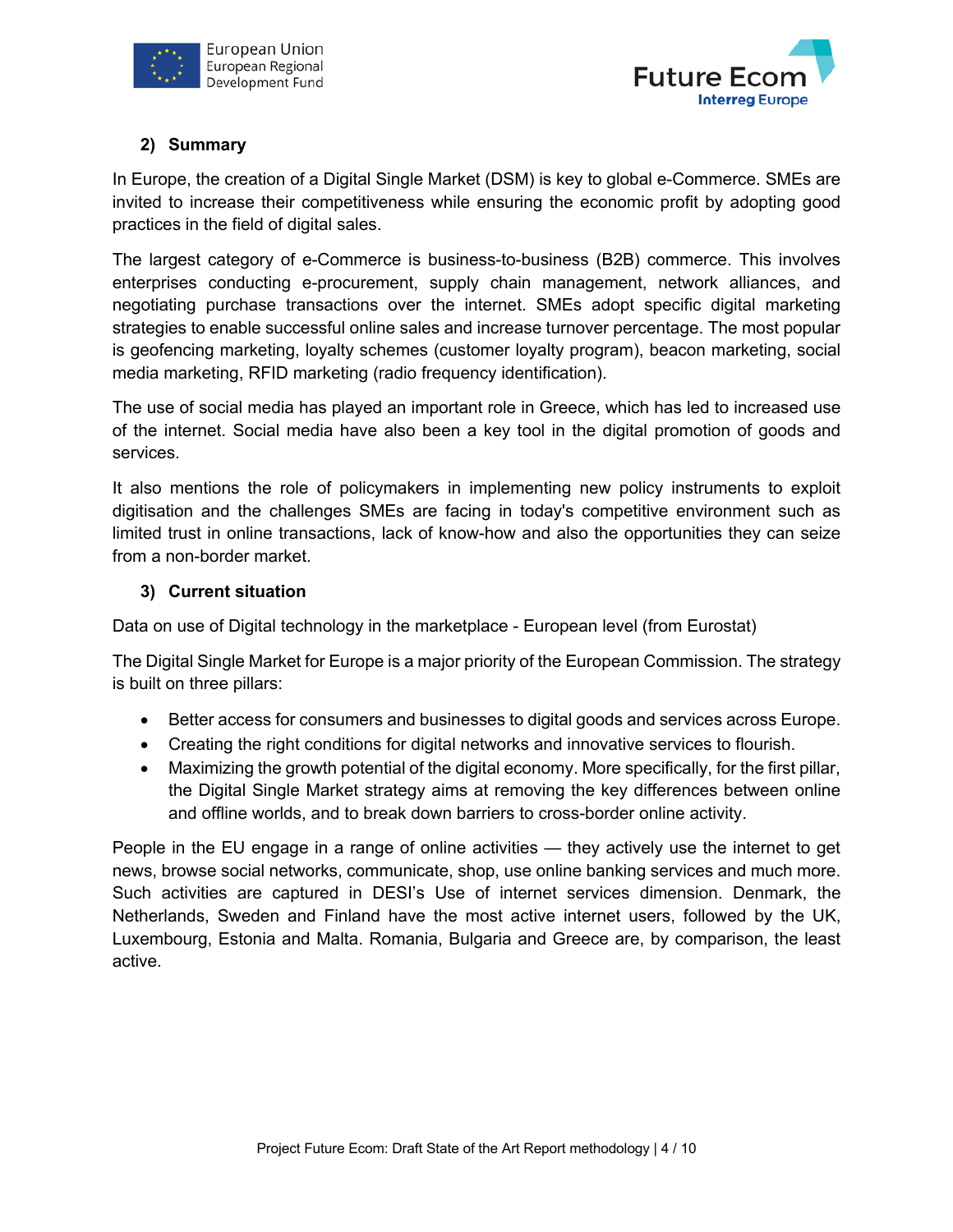





Another dimension of the DESI which applies to our report is the Integration of digital technology.

Integration of digital technology covers

- Business digitisation
- E-Commerce

Business digitisation has four indicators (as the % of enterprises using): electronic information sharing, social media, big data analysis and cloud solutions.

E-Commerce includes three indicators: the percentage of small and medium-sized enterprises (SMEs) selling online, e-commerce turnover as a percentage of total turnover of SMEs, and the percentage of SMEs selling online cross-border.

One out of five enterprises in the EU-28 made electronic sales in 2018. The percentage of turnover on e-sales amounted to 17.4% of the total turnover of enterprises with 10 or more persons employed.

In the EU-28, between 2012 and 2018, the percentage of enterprises selling online increased by 3.6 percentage points and the companies' turnover realised from e-sales increased by 2.9 percentage points.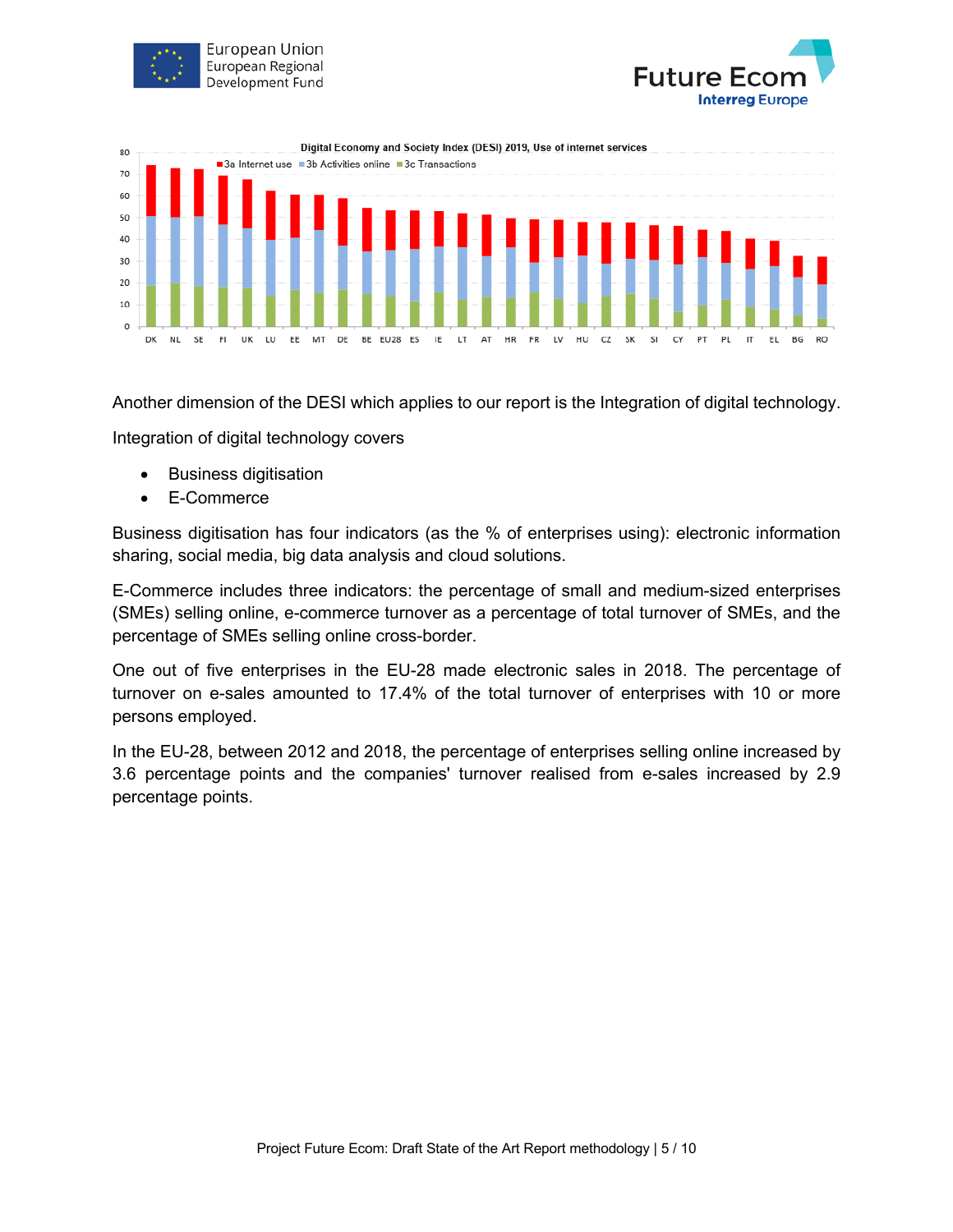





The share of enterprises conducting e-sales and the turnover from e-sales varies significantly according to size. The share of SMEs making e-sales (18.9%) is less than half compared to the share of large enterprises (42.5%). Similarly, the share of the e-sales' turnover on the total turnover by SMEs (10.1%) is less than the half of the share generated by the large ones (24.1%).

E-Commerce can be broadly divided into two types: web sales and Electronic Data Interchange (EDI-type) sales as mentioned in the introduction.

The percentage of enterprises selling online (web or EDI type) ranged from 8% in Bulgaria to 12% in Greece to 35% in Ireland, followed by Sweden (32%). Around 14% of the enterprises sell through a website, 2% exploit both channels, while slightly more than 3% make use of EDI-type sales.



Web sales, made through the enterprise own website or third parties one (including marketplace), is the most common option for e-sales. More than twice as many companies with web sales sell on their websites or apps than in marketplaces.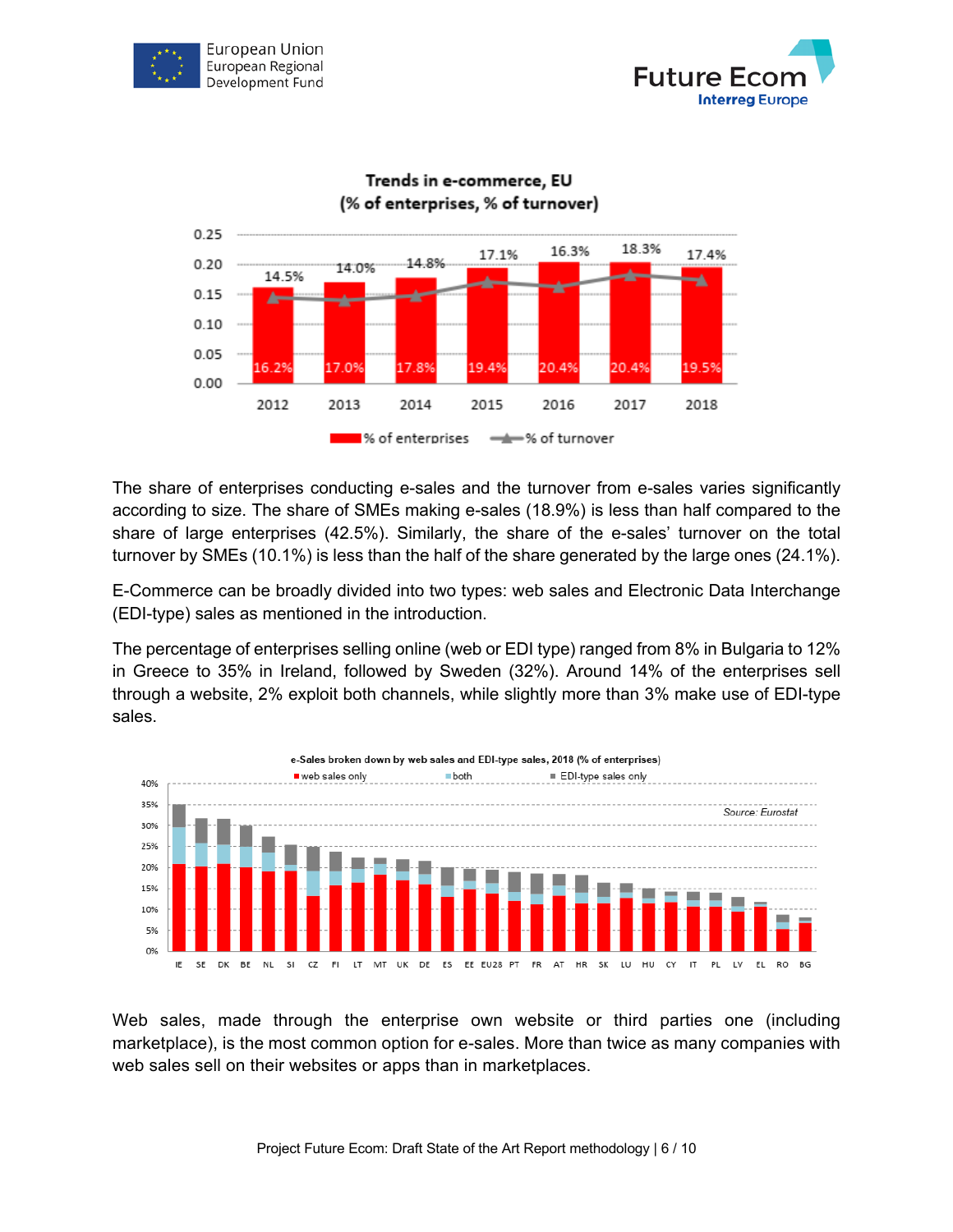



Altogether 13 EU Member States reported that over 90% share of enterprises with web sales via own sites, with Croatia, Slovakia, Finland and Estonia are leading in this group of countries. Enterprises in Finland, Croatia, Denmark and Czechia have the lowest percentages of web sales via marketplaces (below 20%). Selling online via marketplaces was the most common option in Italy (64%), Cyprus, Poland (both 53% of enterprises with web sales) and Greece (42%).



In the EU-28, enterprises gained 7% of their total turnover from web sales. 87% of it (equal to 6% of total turnover) was gained from web sales via own website or apps and only 13% (equal to 1% of total turnover) from sales via online marketplaces. Turnover from sales on own websites or apps had the highest share in total turnover in Belgium (14.2%), Ireland (12%), the UK (8.3%), Sweden (8.1%) while the percentage of Greece was about 3,8%.

The highest share of turnover from selling via the marketplace (from the total turnover of the enterprise) was gained in Ireland (2.5%), in Netherlands (1.6%) whereas in Greece was about 0.2%.



SMEs adopt specific digital marketing strategies to enable successful online sales and increase turnover percentage. Social media (along with other technologies such as cloud computing, mobile access to the internet, and "big data") enable business to grow and innovate.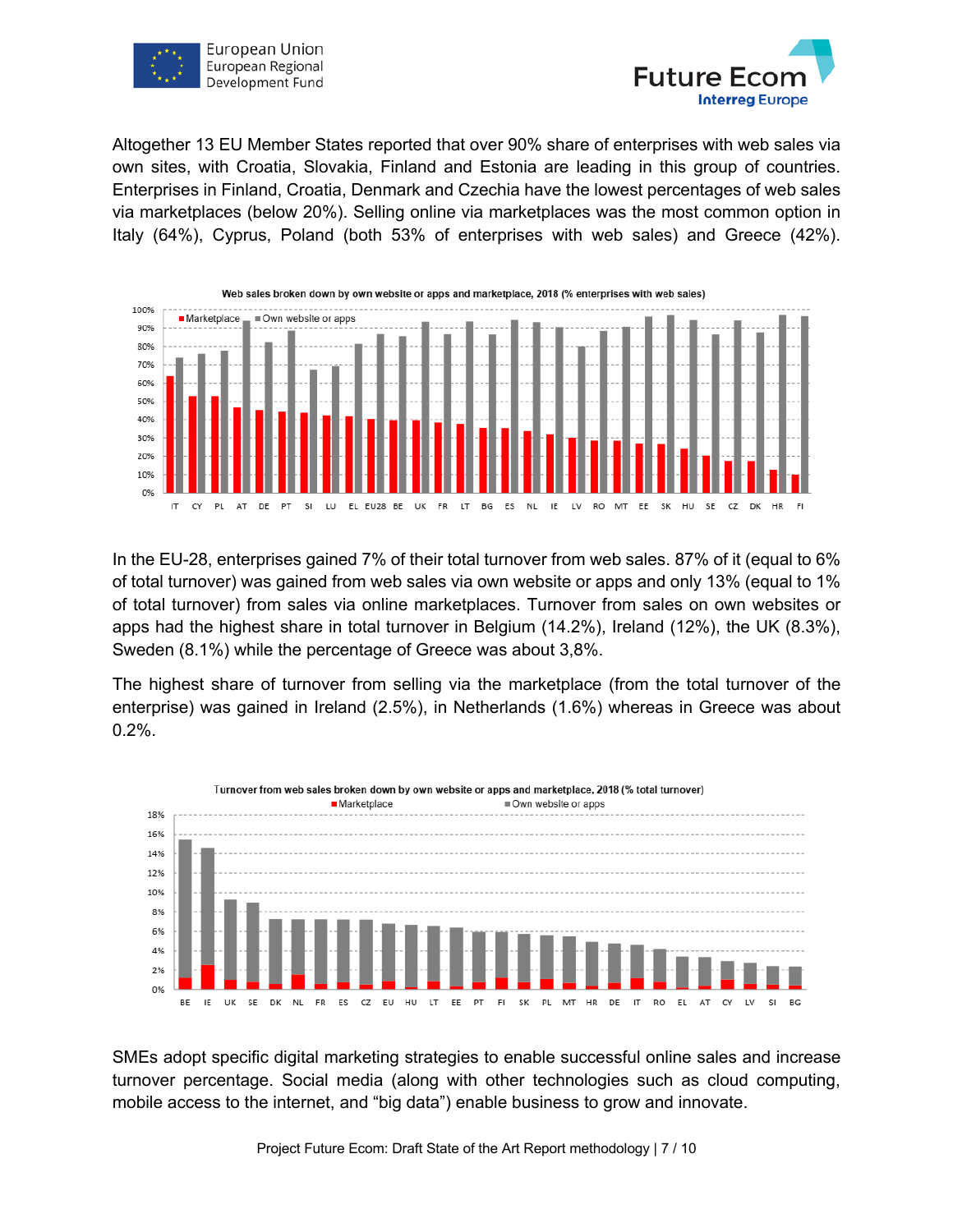



The most popular than other types of social media were Social networks. 45% of enterprises in the EU used social networks empowering customers to connect by creating personal information profiles, to share experiences, to express opinions, to exchange information and, most importantly, to create communities of people with common interests around the enterprises' product brands. Since 2013, the use of social networks has increased more than that of the other types of social media. Denmark and Cyprus (31 and 28 percentage points respectively) reported the highest increases, followed by Finland (27 percentage points), Luxembourg and Belgium (26 percentage points each) and Greece (21 percentage points).



## Local Level

In Central Greece during 2014-2018 the percentages of people who have ordered products or services from the internet for private use (B2C) ranging from 21% in 2014 to a significant increase in 2015 of 7 percentage points, following a decline in 2016-2017, however Eurostat data show an increase (2 percentage points) over the past two years (27%). Growth rates recorded compared to other regions of the European Union rank our region relatively low.

According to the data above, all EU countries show a significant increase in online sales. Greeks have embraced social media networks and blogs as a form of communication, networking, and expression. The use of social media has played an important role, which has led to increased use of the Internet but not in the field of online sales where Greece ranks in the last positions compared to other European countries. The strong preference of the Greek users to social media turns brands and advertisers to the social media space.

# **4) Current Approach**

There are various financing programs in our country such as Regional Operational Programs.

The overall objective of the ROP is to boost economic development and to create employment in Greece. Furthermore, it seeks to support enterprises to increase their competitiveness and to become more innovation-driven. There is a driving need to emphasize e-sales and digital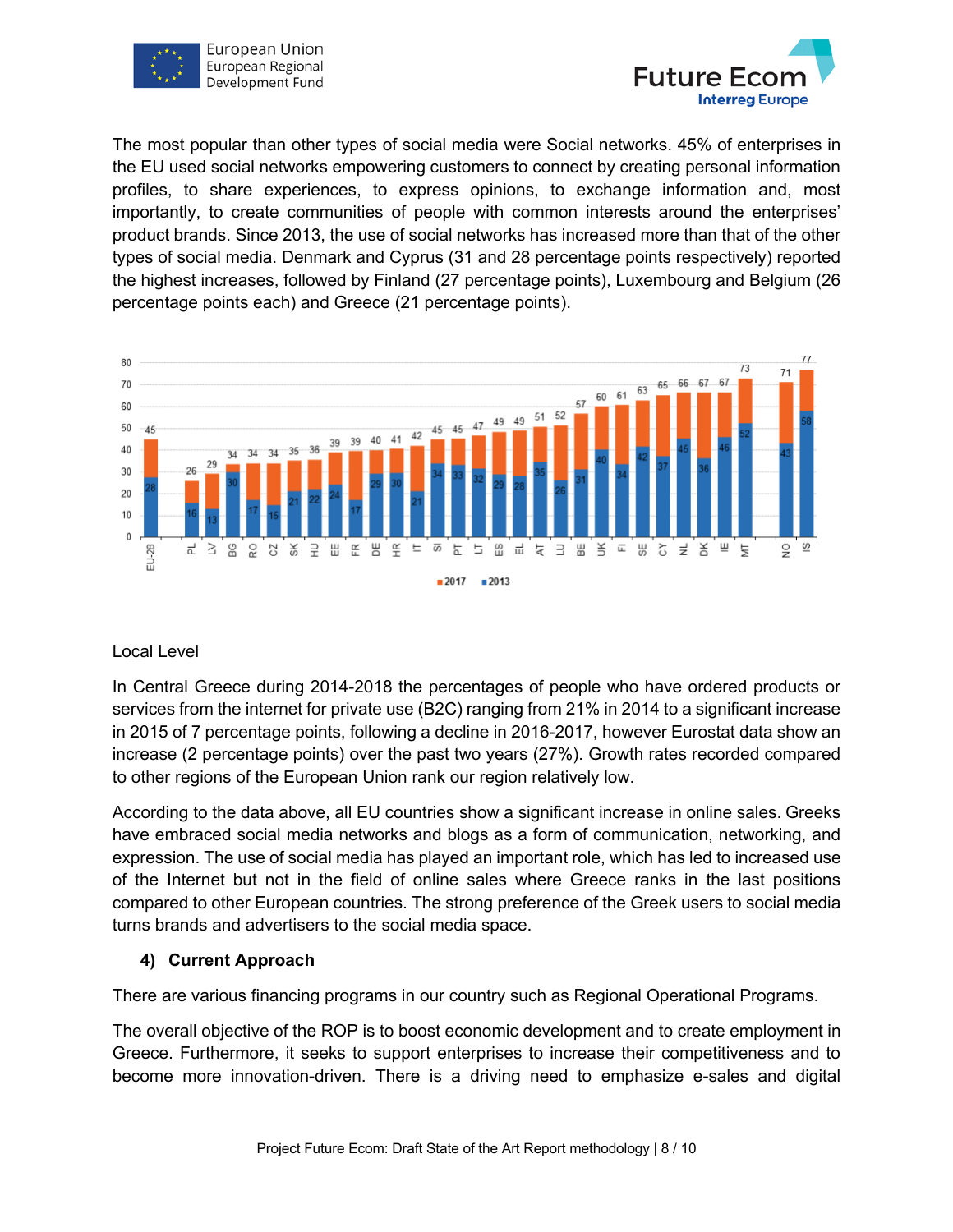



marketing. As the data from the graphs above show (part 3), a significant proportion of business turnover came from online sales.

However many problems need to be resolved and many barriers to be overcome.

What are the challenges?

- Limited commercial trust and user concerns for transaction security.
- Older people tend to speak only Greek while younger people do not always feel confident with their second language. Greek society is not very familiar with electronic transactions and services.
- Policy actions by the Greek government fall behind in helping individuals and professional acquiring the necessary e-skills, being fragmented and lacking an institutional approach.
- Low quality of available Greek electronic services.
- Corporate culture towards Internet business is poor, affecting negatively the quality of service and user experience.
- The economies of scale, that are vital to support sustainable long-term operations, are not easy to be achieved during the recession.
- The costs for maintaining high-quality Internet content and services in the long run are high, thus discouraging local service providers from entering or staying in the market.
- Businesses and entrepreneurs are concerned about the protection of their intellectual property rights.
- Businesses lack the corporate culture and the operational structure to deliver highquality content and services in the long-term.
- Public sector's initiative to promote the demand for and the supply of electronic services has proven fragmented and insufficient.
- Difficulty of integrating existing databases and transaction-processing software designed for traditional commerce into the software that enables e-Commerce.
- Many enterprises have had trouble recruiting and retaining employees with the technological, design and business process skills needed to create an effective e-Commerce presence.

What are the opportunities?

- A business can reduce the cost of handling sales inquiries, providing price quotes and determining product availability by using e-Commerce in its sales support and order-taking process.
- E-Commerce provides buyers with a wider range of choices than traditional commerce with an easy way to customize the level of details in the information they obtain about a prospective purchase.
- E-Payments can be easier to audit and monitor than payments made by cheque, protecting against fraud and theft losses.
- E-commerce can also make products and services available in a remote area.